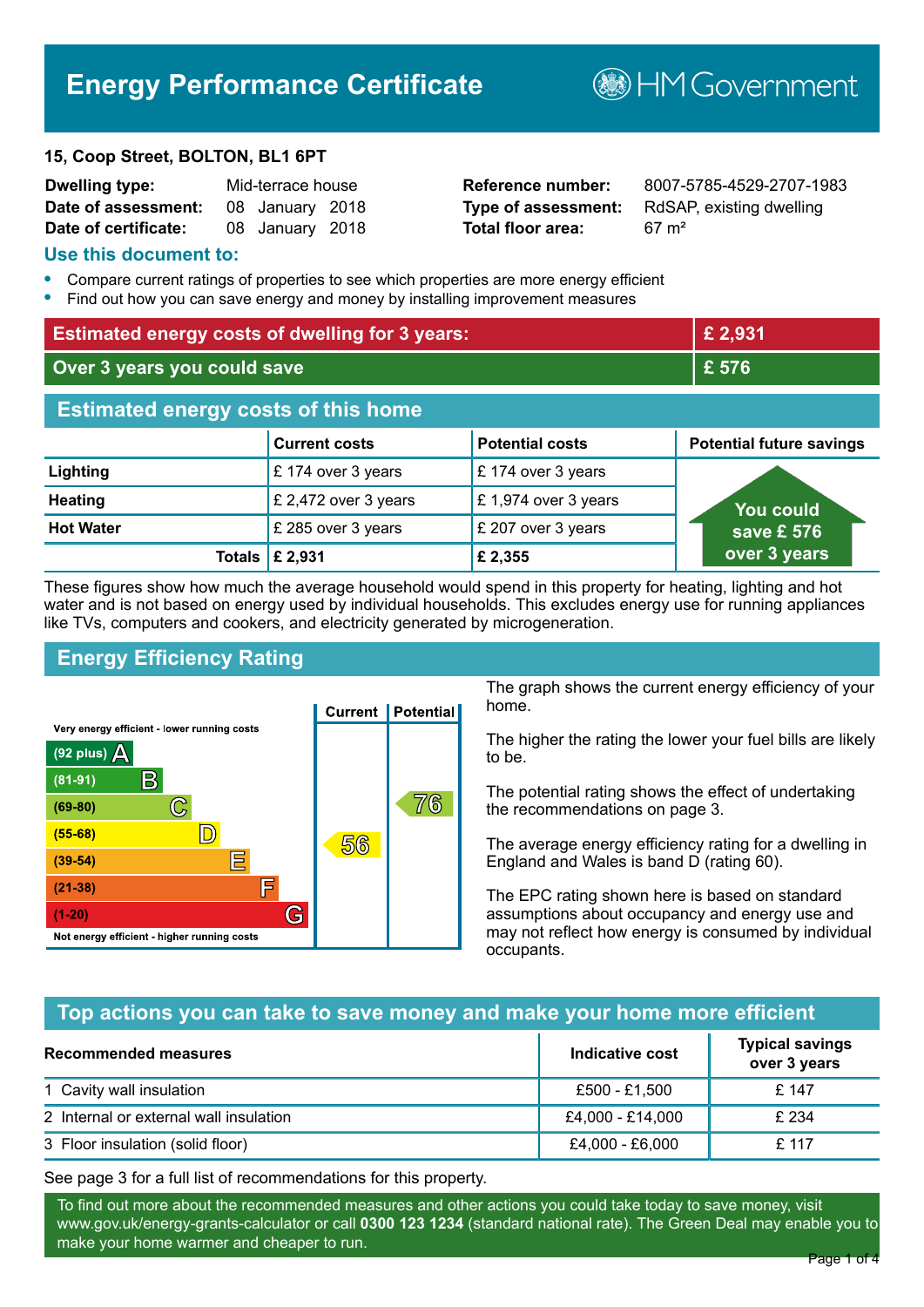**Energy Performance Certificate**

#### **Summary of this home's energy performance related features**

| <b>Element</b>        | <b>Description</b>                                  | <b>Energy Efficiency</b> |
|-----------------------|-----------------------------------------------------|--------------------------|
| Walls                 | Solid brick, as built, no insulation (assumed)      | *****                    |
|                       | Cavity wall, as built, partial insulation (assumed) | ★★★☆☆                    |
| Roof                  | Pitched, no insulation (assumed)                    | $\star$ * * * *          |
|                       | Flat, limited insulation (assumed)                  | ★★☆☆☆                    |
| Floor                 | Solid, no insulation (assumed)                      |                          |
| <b>Windows</b>        | Fully double glazed                                 | ★★★☆☆                    |
| Main heating          | Boiler and radiators, mains gas                     | ★★★★☆                    |
| Main heating controls | Programmer, room thermostat and TRVs                | ★★★★☆                    |
| Secondary heating     | Room heaters, electric                              |                          |
| Hot water             | From main system                                    | ★★★★☆                    |
| Lighting              | Low energy lighting in 80% of fixed outlets         | *****                    |

Current primary energy use per square metre of floor area: 353 kWh/m² per year

The assessment does not take into consideration the physical condition of any element. 'Assumed' means that the insulation could not be inspected and an assumption has been made in the methodology based on age and type of construction.

See addendum on the last page relating to items in the table above.

#### **Low and zero carbon energy sources**

Low and zero carbon energy sources are sources of energy that release either very little or no carbon dioxide into the atmosphere when they are used. Installing these sources may help reduce energy bills as well as cutting carbon. There are none provided for this home.

# **Your home's heat demand**

For most homes, the vast majority of energy costs derive from heating the home. Where applicable, this table shows the energy that could be saved in this property by insulating the loft and walls, based on typical energy use (shown within brackets as it is a reduction in energy use).

| <b>Heat demand</b>           | <b>Existing dwelling</b> | Impact of loft<br>insulation | Impact of cavity<br>wall insulation | Impact of solid<br>wall insulation |
|------------------------------|--------------------------|------------------------------|-------------------------------------|------------------------------------|
| Space heating (kWh per year) | 12.630                   | (2,461)                      | (916)                               | (1,494)                            |
| Water heating (kWh per year) | 2,146                    |                              |                                     |                                    |

You could receive Renewable Heat Incentive (RHI) payments and help reduce carbon emissions by replacing your existing heating system with one that generates renewable heat, subject to meeting minimum energy efficiency requirements. The estimated energy required for space and water heating will form the basis of the payments. For more information, search for the domestic RHI on the www.gov.uk website.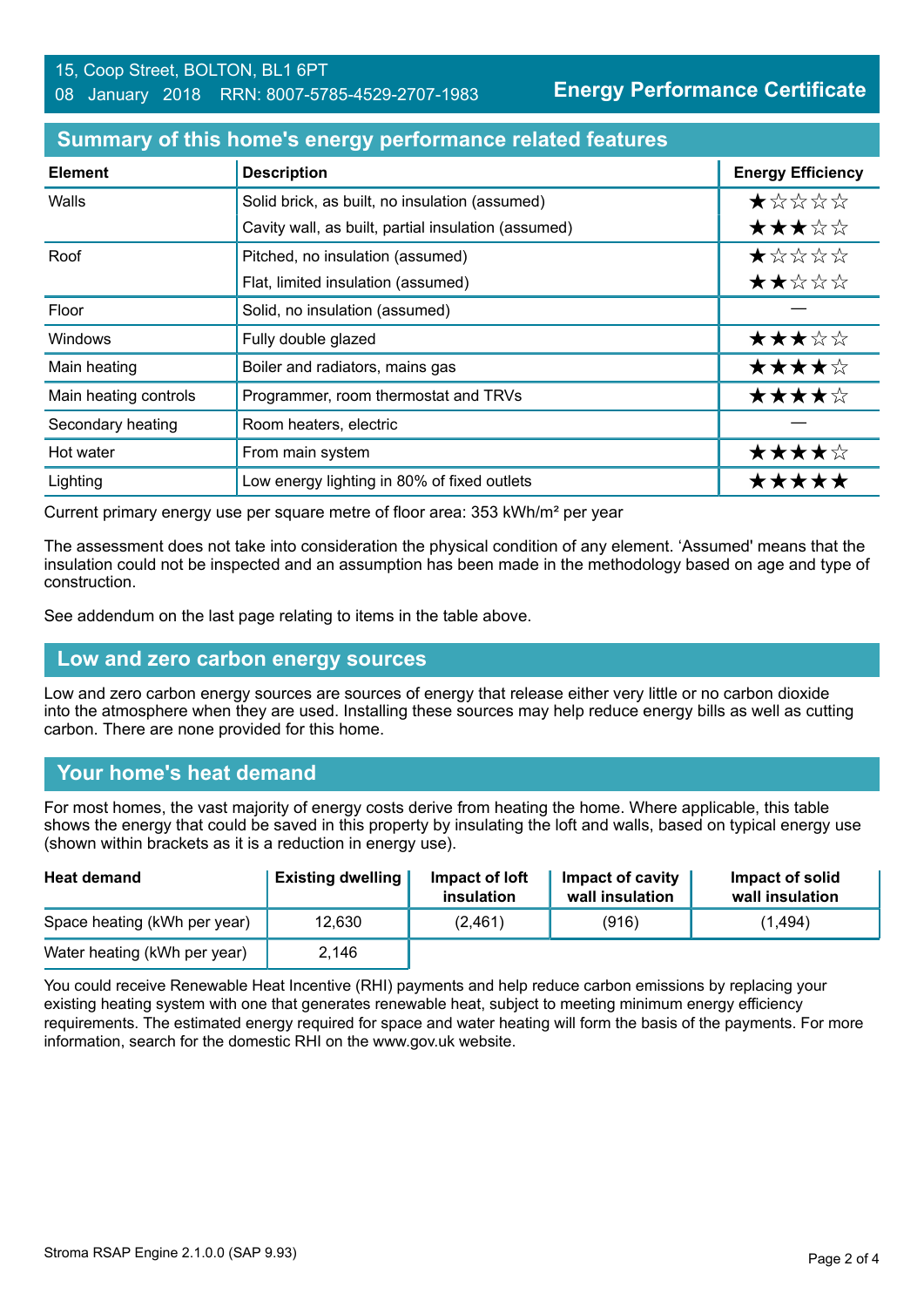#### 15, Coop Street, BOLTON, BL1 6PT 08 January 2018 RRN: 8007-5785-4529-2707-1983

#### **Recommendations**

The measures below will improve the energy performance of your dwelling. The performance ratings after improvements listed below are cumulative; that is, they assume the improvements have been installed in the order that they appear in the table. Further information about the recommended measures and other simple actions you could take today to save money is available at www.gov.uk/energy-grants-calculator. Before installing measures, you should make sure you have secured the appropriate permissions, where necessary. Such permissions might include permission from your landlord (if you are a tenant) or approval under Building Regulations for certain types of work.

| <b>Recommended measures</b>          | Indicative cost  | <b>Typical savings</b><br>per year | <b>Rating after</b><br>improvement |
|--------------------------------------|------------------|------------------------------------|------------------------------------|
| Cavity wall insulation               | £500 - £1,500    | £49                                | <b>D58</b>                         |
| Internal or external wall insulation | £4,000 - £14,000 | £78                                | <b>D61</b>                         |
| Floor insulation (solid floor)       | £4,000 - £6,000  | £ 39                               | <b>D63</b>                         |
| Solar water heating                  | £4,000 - £6,000  | £26                                | <b>D64</b>                         |
| Solar photovoltaic panels, 2.5 kWp   | £5,000 - £8,000  | £ 259                              | C76                                |

# **Opportunity to benefit from a Green Deal on this property**

Green Deal Finance allows you to pay for some of the cost of your improvements in instalments under a Green Deal Plan (note that this is a credit agreement, but with instalments being added to the electricity bill for the property). The availability of a Green Deal Plan will depend upon your financial circumstances. There is a limit to how much Green Deal Finance can be used, which is determined by how much energy the improvements are estimated to **save** for a 'typical household'.

You may be able to obtain support towards repairs or replacements of heating systems and/or basic insulation measures, if you are in receipt of qualifying benefits or tax credits. To learn more about this scheme and the rules about eligibility, call the Energy Saving Advice Service on **0300 123 1234** for England and Wales.